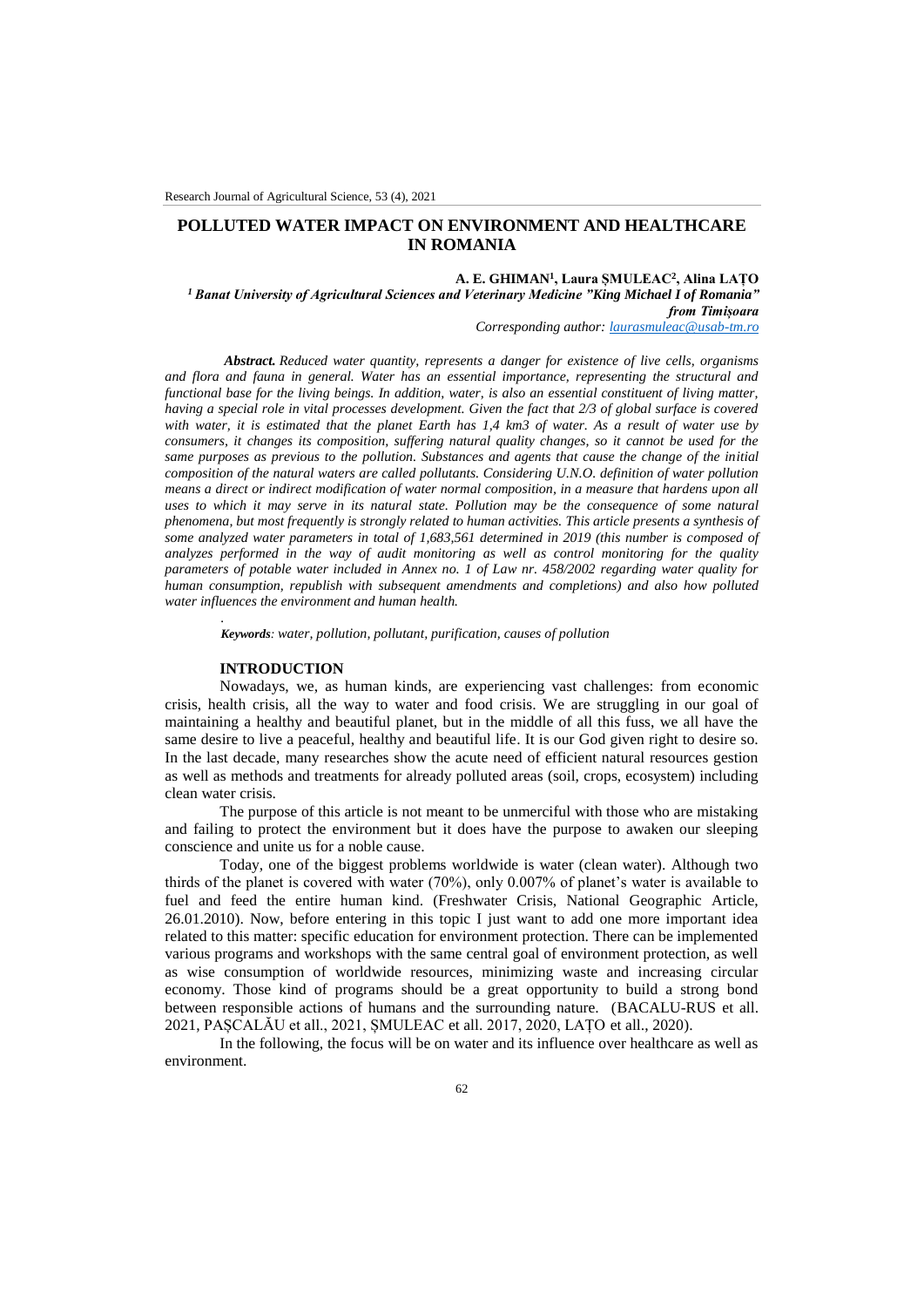## **MATERIAL AND METHODS**

Assessing the degree of water pollution, is made through some bacteriological, biological, chemical and physical indicators, none of which can characterize pollution itself, at most one aspect of pollution.

Physical indicators are considered:

The content of solid and undissolved substances, named MTS (total matters in suspension) including organic matters or minerals of the following dimensions:

- o  $>0.1$  mm (course)
- o  $0,1 \text{ mm} 0,1 \text{ um (fine)}$
- $\Omega$  < 0.1 um (colloidal)

- Temperature (influencing physical, chemical and biological processes that takes place in water);

- Taste and smell (importance for potable water supply);
- Electric conductivity (indicator for dissolved substances in water);
- Radioactivity (considering the nature of corpuscular radiations such as alpha,

beta, gamma);

Chemical indicators

This category is represented by:

- o Dissolved oxygen (O2);
- o Oxygen deficiency (O2);
- o Biochemical demand of oxygen (CBO5);
- o Chemical oxygen consumption (CCO);
- o Various forms of nitrogen (organic N, total N, ammoniac, nitrates and

nitrites;

- o Phosphate;
- o And sulphurate hydrogen (H2S);

Total numbers of analyzes for monitored parameters in 2019 were 1.683.561 (this number is composed of analyzes performed in the way of audit monitoring as well as control monitoring for the quality parameters of potable water included in Annex no. 1 of Law nr. 458/2002 regarding water quality for human consumption, republish with subsequent amendments and completions).

### **RESULTS AND DISCUSSIONS**

1. Water in nature and its importance

To define what water means, it requires the knowledge of its complexity in its forming elements which lead to what we call natural water, having the chemical formula H2O. In its natural background, water is never entirely pure because there is always a certain amount of dissolved substances. Water natural composition, considering the content and diversity of those substances, highlights the presence of the following component element groups:

- dissolved gases (O2, CO2, H2S);
- dissolved both organics and mineral substances;
- saprophytic flora;

Furthermore, water has an essential importance, representing the structural and functional base for the living beings. In addition, water, is also an essential constituent of living matter, having a special role in vital processes development. Given the fact that 2/3 of global surface is covered with water, it is estimated that the planet Earth has 1,4 km3 of water. More precisely, water reserve of this planet, under its all forms, gathers a total of 1,38 billions km3 (97,2% sea water and 2,15% ice).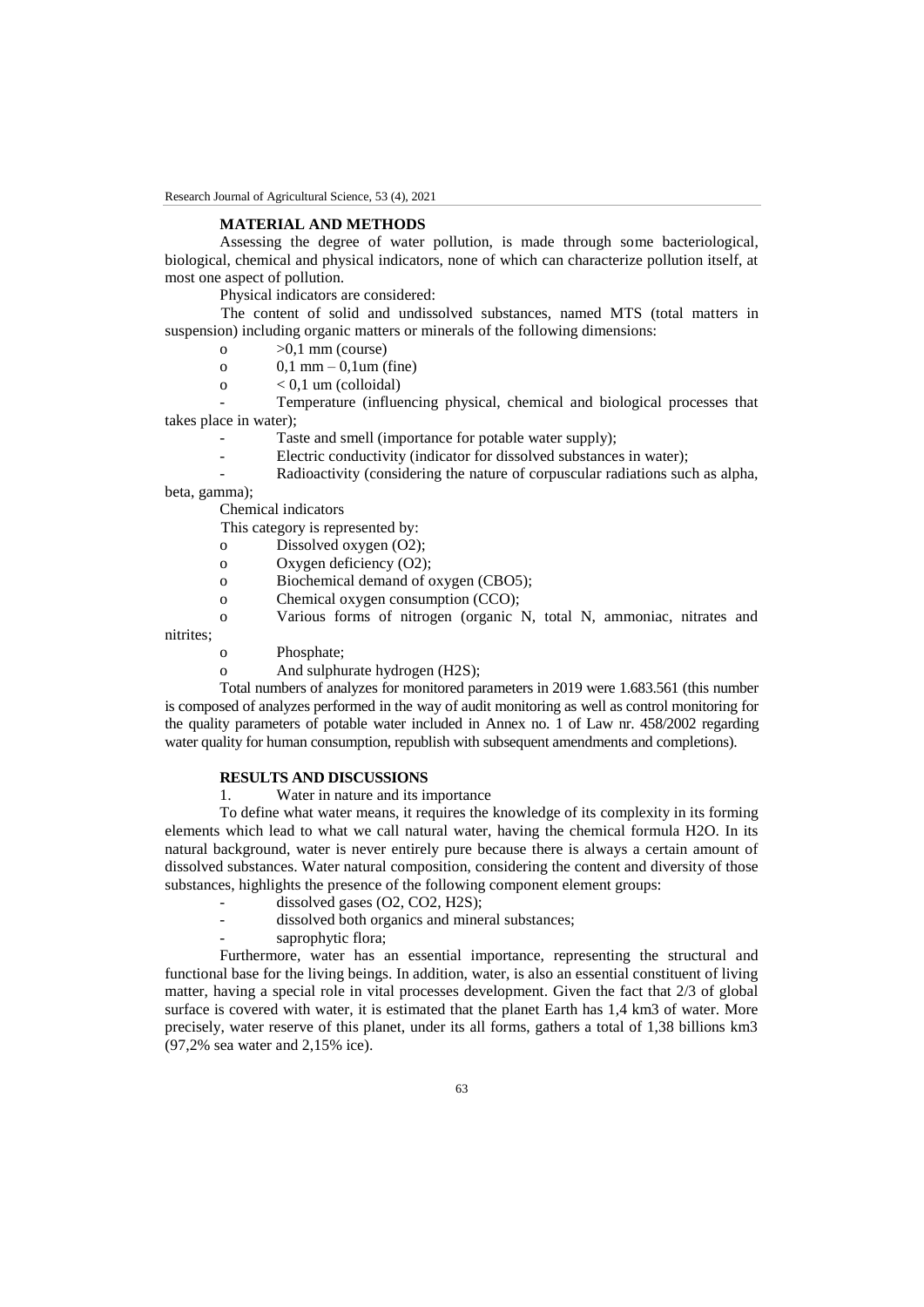Thus, however, the water from rivers, lakes, seas and oceans evaporates, passing into the atmosphere in the form of vapors, forming the atmospheric water. This kind of water, however, is carried out by air currents to colder areas, where it condenses and falls on the ground forming the meteoric water. Annually, 430.000 km3 of water evaporates, out of which 40.000 km3 falls back onto continents in the form of precipitations. Once arrived on the ground, water may face a permeable layer, which passes through, forming groundwater. Groundwaters totals 8.200.000 km3. Considering the other case, where the water remains on the surface of the ground, due to a waterproof layer, this kind of water along with groundwaters (underground waters) that reached again the surface and the meteoric waters already fallen, forms surface water. Al those four forms of water may be used by humans to satisfy their needs. (RADULESCU, 2018)

2. Demands and water consumptions

Because of its properties, water represents the ideal environment for developing various physiological processes. This affirmation is sustained by the fact that human body has 60% of its total mass, water. The younger the body, the higher quantity of water contained in the body. Water repartition in human body is very different, internal organs and tissues contain variable quantities of water  $(20 - 90\%)$ . In live cells activity, responsible for existence and functionality of the organs, water participates in three forms:

- intracellular water (50%);
- interstitial water  $(15\%)$ ;
- $circular water (5%)$ ;

Reduced water quantity, represents a danger for existence of live cells, organisms and flora and fauna in general. (ROBESCU, 1988)

Every day water need of a human is on average 2,5 L, out of which 1,5 L is represented by the water form drinks, the rest of it is covered by the water contained in the solid food, being variable depending on the food and also the water that comes as a result of metabolic processes in the body. Water is used by human body not only for pure physiological needs, but also in multiple purposes and it is in a stable balance, losses and intakes being equivalent. Water loss of  $0.5 - 1\%$  out of human body total mass, leads to sensation of thirst. (MANESCU et. al. 1996).

3. Water pollution

As a result of water use by consumers, it changes its composition, suffering natural quality changes, so it cannot be used for the same purposes as previous to the pollution. Substances and agents that cause the change of the initial composition of the natural waters are called pollutants. Considering U.N.O. definition of water pollution means a direct or indirect modification of water normal composition, in a measure that hardens upon all uses to which it may serve in its natural state. Pollution may be the consequence of some natural phenomena, but most frequently is strongly related to human activities. Although pollution takes place as a result of anthropic activities, it is not to forget the auto pollution phenomena. (MANESCU et. al. 1978). Auto pollution is a natural phenomena and it is represented by massive destruction of flora and fauna, more likely after intense multiplying periods, known as water blooming.

Lately, another critical aspect is related to the presence and persistence of heavy metals in some waters close to urban development and mostly in the (heavily) industrialized areas. Here we can refere to Pb, Cd, or Zn, heavy metals that are frequently detected in wastewaters, as well as sewage contamination. This study was conducted by Nechita Adrian OROS, Lucian R. FÂRCAL, Anca CHEREJI in the article Pollution of soil and water with lead, zinc and cadmium in Copsa Mică area.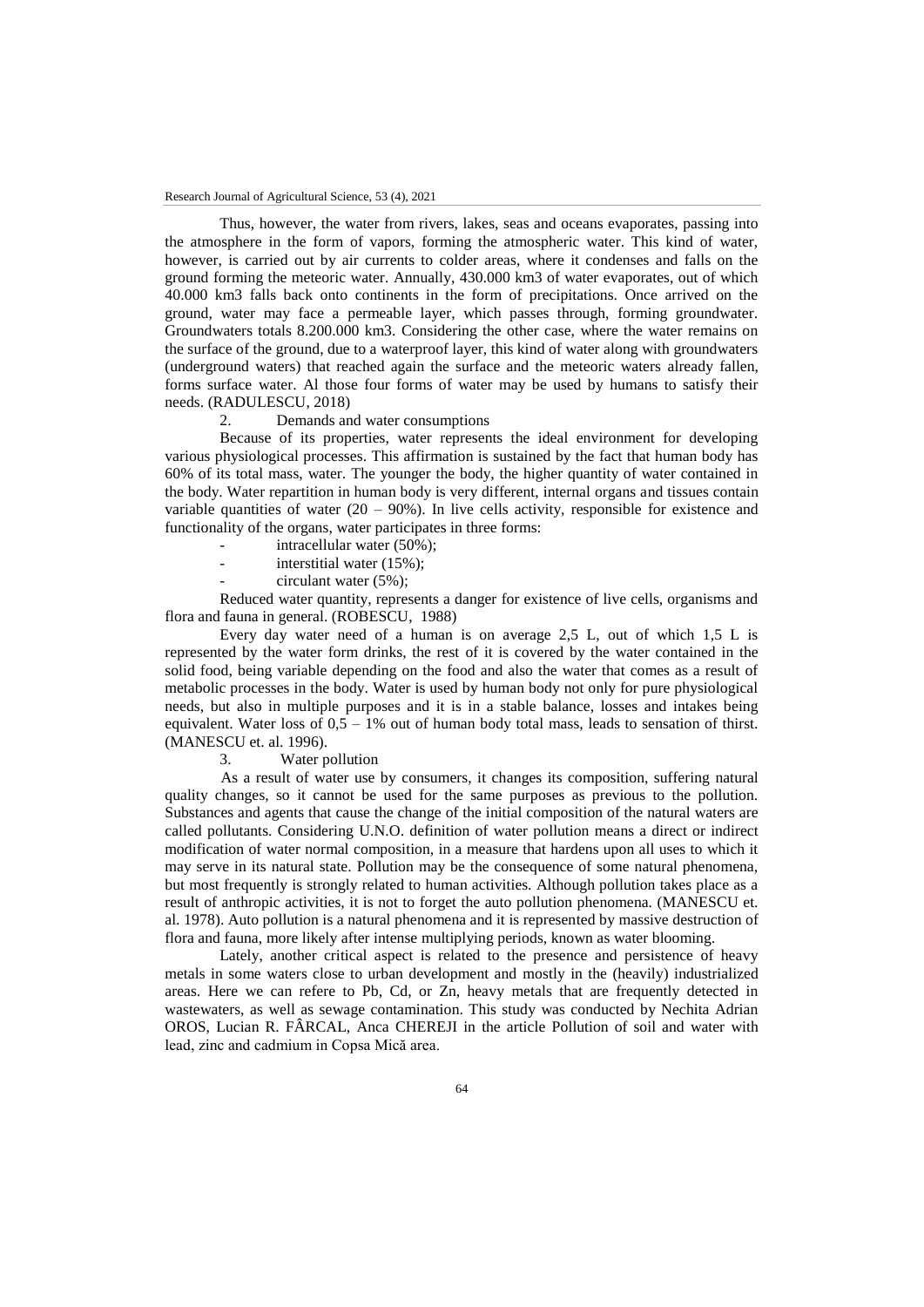3.1. Pollutant factors

Leading factors for water pollution (various and many) may be as follows:

demographic factors, depending on the number of people in a certain area, pollution being proportional with population density;

urbanistic factors, appropriate for development of human settlements, which use high quantity of water removed from the local hydrological circuit or returned to nature in the form of waste water intensely impurified;

industrial or economic factors, represented by the level of economic development and mostly industrial development of a certain area, with the reason of increasing pollution along with industrial development;

3.2. Pollution sources

Depending on the origin respectively pollution source, waste waters/used waters may be grouped as follows:

- domestic wastewaters: pollutants being represented by food scraps, manure, soap, detergents, microorganisms, eggs and parasites originate in general from the population, from the household activity.

Livestock wastewaters in which pollutants are represented by remnants of feed, bedding, manure, substances used in washing and disinfection, micro-organisms, parasite eggs, antibiotics, biostimulators and results from the intensive, industrial growth activity of animals.

- Industrial wastewaters having a major pollutant effect and are represented by:

o Cooling waters, pollutant being represented by heat (caloric energy);

o Wastewaters from washing and transport, resulting from conditioning of raw materials;

Water from production sites, used directly in the manufacturing process as environment for dissolving or reaction, pollutants being substances from raw materials;

3.3 Types of pollution

Pollutants from waters may be found as dissolved substances, in a colloidal dispersion state or various suspensions. Depending on the nature of existing pollutants agents in wastewaters, pollution as a general phenomena may be differentiated on three main pollution types:

- Physical pollution;
- Chemical pollution;
- Biological pollution;

Physical pollution (with radioactive substances, thermal pollution or determined by floating or sedimentable insoluble elements) is the most recent type of pollution related to advanced areas or intensely developed.

Bacteriological pollution (biological) , strongly related to viruses and parasites, it is directly dependent on human presence. It may result from human agglomerations, zootechnical (slaughterhouse) and is characterized by the presence of pathogen microorganisms that find favorable conditions for developing in standing warm and dirty waters. It is the most ancient type of water pollution, known as being characteristic to underdeveloped or developing areas.

Disease carried out through water may be represented by bacterial diseases (typhoid fever, cholera), parasitological diseases (ambiase, giardiasis, trichomoniasis) or other kinds of infectious diseases.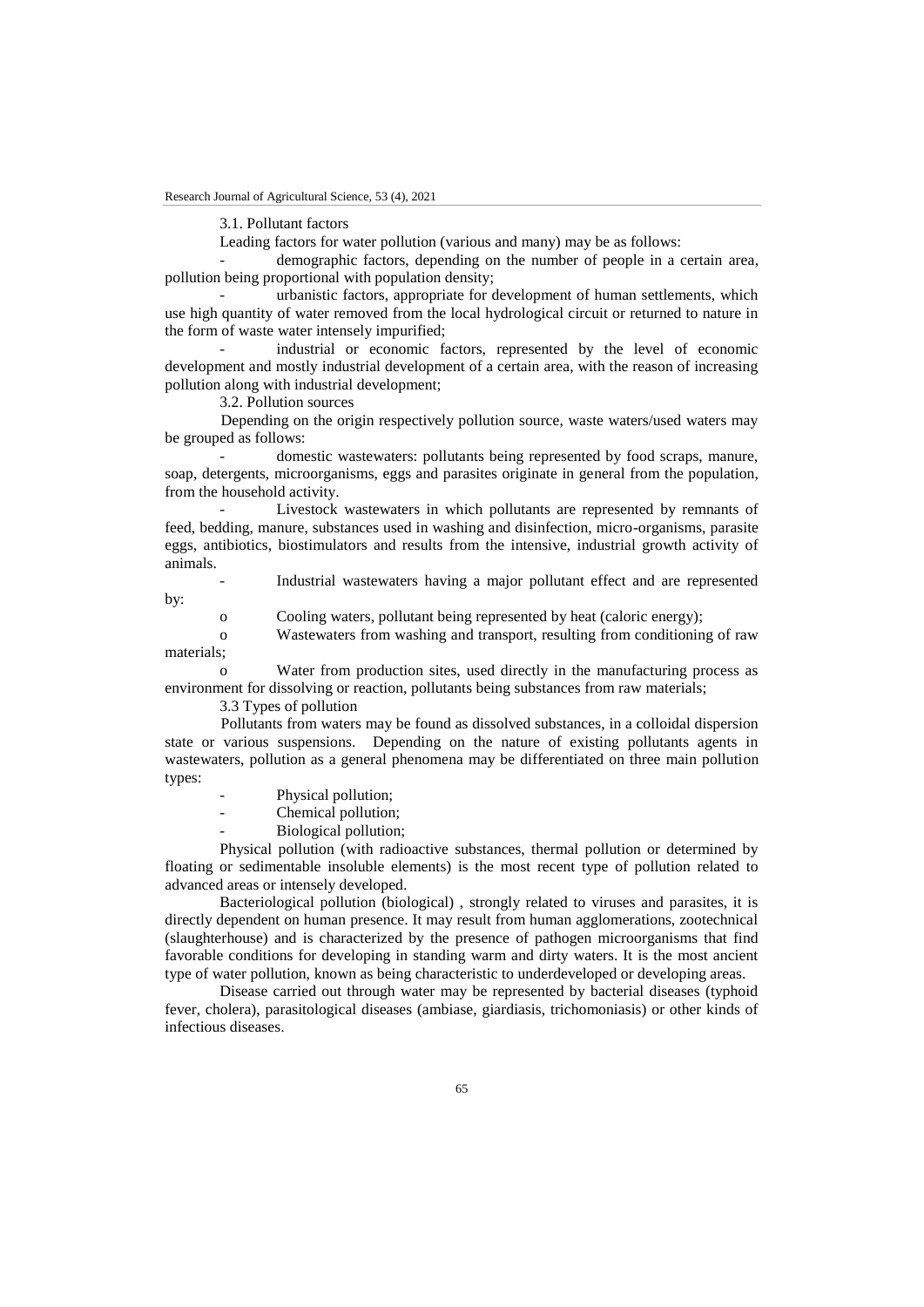Chemical pollution is represented by the penetration into the water of some chemical substances of an organic and/or inorganic nature (of a kind easily degradable organics to toxic ones with long persistence and remanence)

Chemical organic pollution is generated by the presence of organic substances, carbohydrates protein or lipid type in waters. It is specific to wastewater resulted from paper and cellulose factories, slaughterhouses, petrochemical industry and organic synthesis. As decomposition products of organic substance it results phenols, amines, urea, ammonia, sulphurate hydrogen (H2S), nitrates and nitrites.

Chemical inorganic pollution is generated by inorganic salt components. It is characterised by oil extraction industry, petrochemical industry and inorganic chemical industry (chlorosodium industry).

In percentage mode, water sources are distributed as follows (figure 1):

- Profundity: 36.55%
- Surface: 61%
- Filtered water through bench: 2.43%
- Other sources: 0.01%.



Fig. 1. Water source percentage regarding water supplied areas in Romania, 2019

Compliance degree of quality parameters regarding potable water at the values established in Law no. 458/2002 regarding quality of potable water republished, with changes and subsequent additions for 2019 (figure 2,3).

Counties that are not mentioned in the Figures 4-9, did not registered any nonconformites for displayed parameters.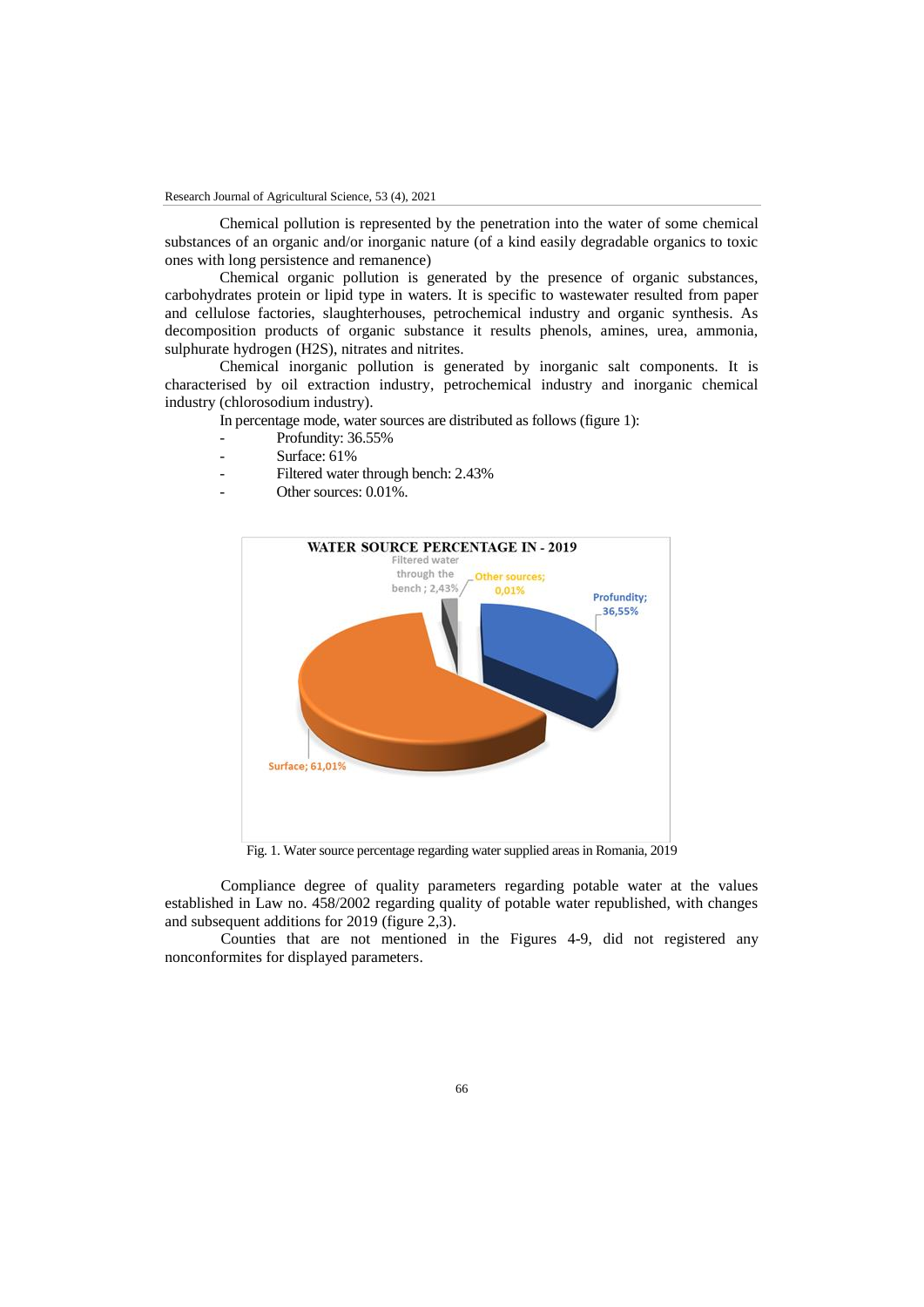

Research Journal of Agricultural Science, 53 (4), 2021

Fig. 2. Representative chart regarding the pollutant substances allowance



Fig. 3. Total numbers of areas supplied with water 2011- 2019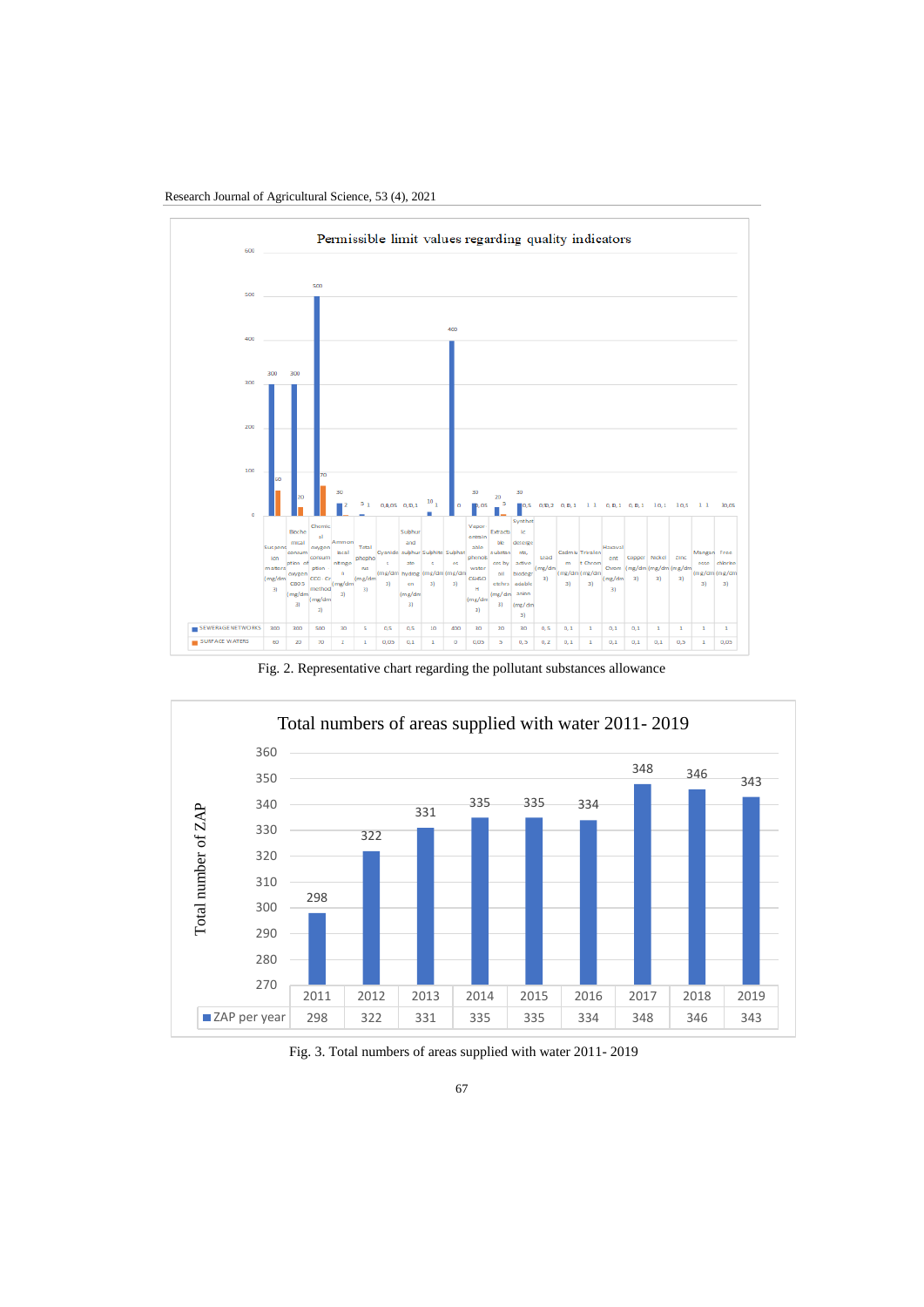Research Journal of Agricultural Science, 53 (4), 2021

Total number of monitored parameters per county in 2019 were as follows in table 1.

*Table 1*

| Monitored parameters in all counties of Romania |                             |                 |                             |
|-------------------------------------------------|-----------------------------|-----------------|-----------------------------|
| County                                          | <b>Monitored parameters</b> | County          | <b>Monitored parameters</b> |
| Alba                                            | 37                          | Harghita        | 26                          |
| Arad                                            | 50                          | Hunedoara       | 50                          |
| Arges                                           | 45                          | Ialomita        | 53                          |
| Bacau                                           | 34                          | Iasi            | 57                          |
| Bihor                                           | 38                          | <b>Ilfov</b>    | 27                          |
| Bistrita-Nasaud                                 | 48                          | Maramures       | 43                          |
| Botosani                                        | 37                          | Mehedinti       | 54                          |
| <b>Braila</b>                                   | 39                          | <b>Mures</b>    | 29                          |
| <b>Brasov</b>                                   | 35                          | Neamt           | 30                          |
| <b>Bucuresti</b>                                | 57                          | Q <sub>1t</sub> | 27                          |
| <b>Buzau</b>                                    | 31                          | Prahova         | 46                          |
| Calarasi                                        | 44                          | Salaj           | 40                          |
| Caras-severin                                   | 30                          | Satu mare       | 30                          |
| Cluj                                            | 51                          | Sibiu           | 52                          |
| Constanta                                       | 30                          | Suceava         | 33                          |
| Covasna                                         | 26                          | Teleorman       | 20                          |
| Dambovita                                       | 42                          | <b>Timis</b>    | 26                          |
| Dolj                                            | 28                          | Tulcea          | 39                          |
| Galati                                          | 41                          | Valcea          | 30                          |
| Giurgiu                                         | 17                          | Vaslui          | 37                          |
| Gorj                                            | 21                          | Vrancea         | 39                          |



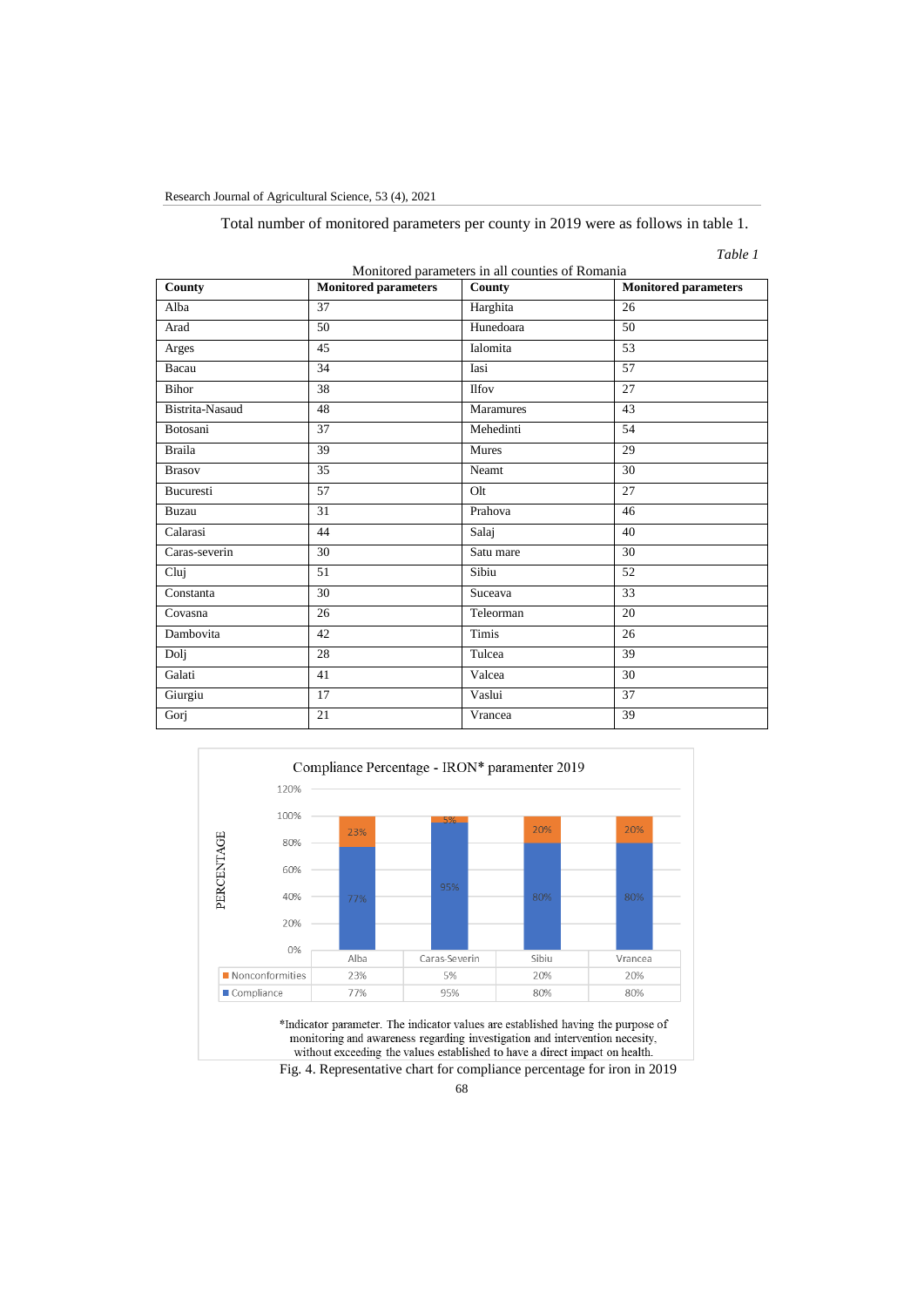

Fig. 5. Representative chart regarding compliance percentage for manganesse in 2019



Fig. 6. Representative chart regarding compliance percentage for hardness in 2019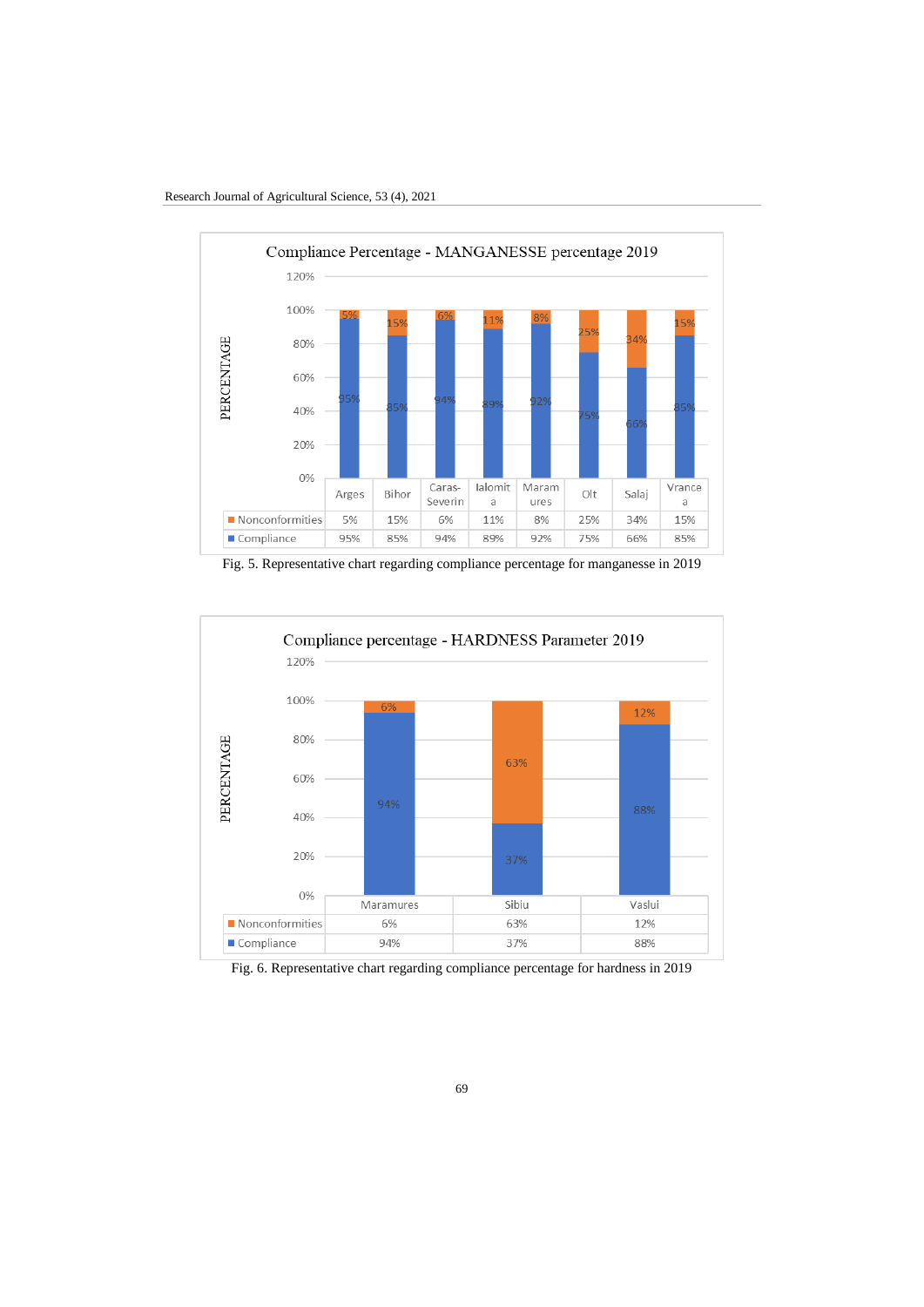

Fig. 7. Representative chart regarding compliance percentage for nitrates in 2019



Fig. 8. Representative chart regarding compliance percentage for *clostridium perferingens* in 2019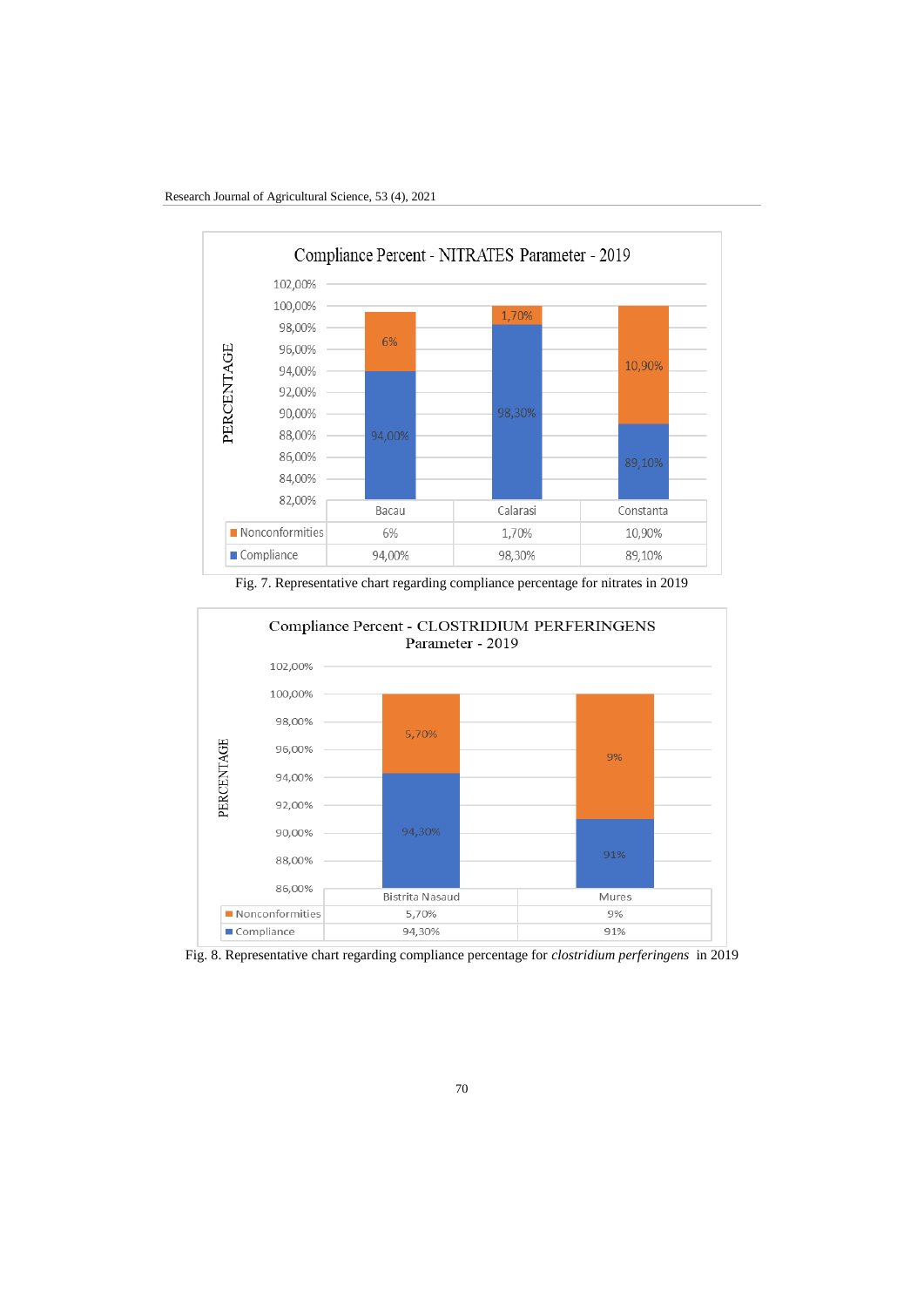Research Journal of Agricultural Science, 53 (4), 2021



Fig. 9. Representative chart regarding compliance percentage for Bohr-Chlorines-Nickel-Natrium in 2019

#### 5. The impact of polluted waters over environment and healthcare

It is a strong bond between pollution and healthcare and this raises a big problem around the globe. Various diseases are caused by microorganisms, identified as pathogens (microorganisms that can cause harmful effects) that can spread a certain disease according to the type of the microorganism and its origins directly to humans. Many of those diseases can be spread through water from man to man. In developed and developing countries, heavy rainfall, as well as flood, lead to creation of new disease due to extreme weather conditions.

Health risk associated with polluted water includes negative effects regarding human healthcare. These negative consequences may be expressed by cardiovascular disfunction, neurological disorders, various types of cancer and also respiratory diseases. respiratory diseases. A particular responsible chemical for cancer as well as blue baby syndrome are nitrogenous chemicals. First in row to be contaminated with those types of diseases are poor people (and/or people from underdeveloped countries) due to the lack of sanitation, clean water supply and, never the last, hygiene. Water being contaminated, represents a danger mostly for women exposed to such chemicals during their pregnancy. This may lead to low weight of new born babies as a result of their health issues. (The Effect of Polluted Water on Human Health (efficacyconstruction.com).

#### **CONCLUSIONS**

Water pollution is considered a worldwide issue, and along with it, human kind is facing negative effects of polluted water. Water pollution may have various sources, such as wastes from agriculture inefficient gestion of domestic wastes, demographic impact, pesticides and fertilizations and, above all, the effect of urbanization.

This is a warning for the actual governments to pay a great attention on public health, as well as environment protection. This can only be achieved by implementing treatments for wastewaters before entering into rivers. In this direction, there can be organized educational and awareness programs, in order to control the pollution.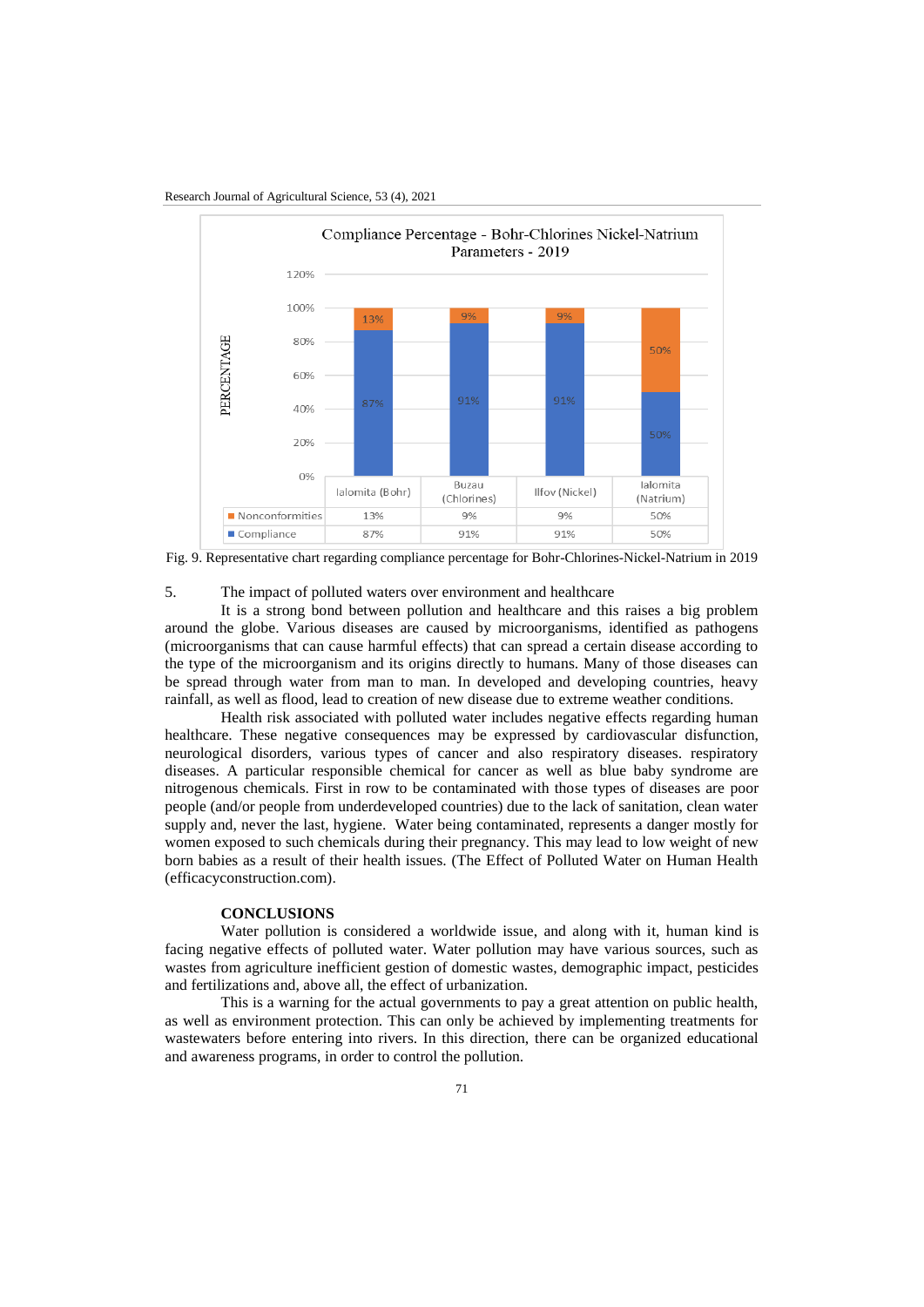One main explenation for all this actual clean water crisis, is the lack of efficient measures that can reduce the negative impact on water, measures that should be applied in all industrial areas as a mandatory procedure.

5.1. Effects of polluted waters over environment

Plants and animals cannot live without water. Therefore it is time to open our eyes and start gestion the waste we produce and conserve and protect our fresh water sources. If we do continue to contaminate the only fresh water sources we have, which is about less than 3% of global water, we risk to cause irreversible damages to both the ecosystem and ourselves as well.

### 5.1.1. Causes of pollution

Accumulation of wastes coming from household areas may cause a serios water pollution. As a negative example, we can consider the plastic objects (such as cans, plastic bottles, etc.) floating on the surface of water, and furthermore leading to the formation of "rubbish islands". Another dangerous area is represented by sewage leaks. Those are very dangerous due to the toxic elements and microorganisms (such as viruses or bacteria). Apart of the fact that this type of pollution makes contaminated water totally undrinkable, it also has a negative effect on soils and crops. And, in addition to this matter, regarding the heavy metals, there is an interesting phenomenon taking place in the superficial layers of soil (5-15 cm) characterized by a strong bond between the organic matter in the soil and the heavy metal, meanwhile in the lower layers of the soil the concentration decreases. (MĂNESCU S., et al., 1982).

Regarding this area, we can consider the sewage plants, having their main purpose to prevent water pollution as well as to recycle it.

Industrial tipping represents another major problem leading to water pollution, having truly devastating consequences. Even though this action carries heavy penalties with it, the truth regarding this matter is that it has been a problem since the Industrial Revolution and unfortunately, it still continues today.

Oil industry has a very negative effect over waters especially when it comes to transporting the oil resources via ocean because of oil leak or worse, accidents that releases big quantity of oil into the ocean. (How Does Water Pollution Affect The Environment  $(onehowto.com))$ <br>5.1.2.

Consequences

The first consequence of water pollution of rivers, lake and sea side is the introduction of toxic elements into the food chain. We, as human beings, ingest a large quantity of fish and other food resources from seas and oceans. Therefore, we are exposed to the risk of ingesting heavy metals and other harmful elements in our body, due to contaminated fish.

6. Concrete actions to stop water pollution

Wastewaters generated by various branches of economy, are evacuated in the sewerage network or in natural receptors. Generally, small flows are evacuated in the city sewerage network, while in the case of big flows of wastewaters, generated by the industrial branch, the frequent solution is the evacuation of those flows in the closest receptors. This solution will be applied only when wastewaters does not degrade the quality of natural receptors.

The water purification process assembles two groups of successive operations, retention and neutralization of harmful substances followed by processing of substances resulting from the first operation, called sludge. As products of purification process, results purified water and sludge (mud). Purified water is released into emissaries (rivers) or it can be used in agriculture, through fertigation.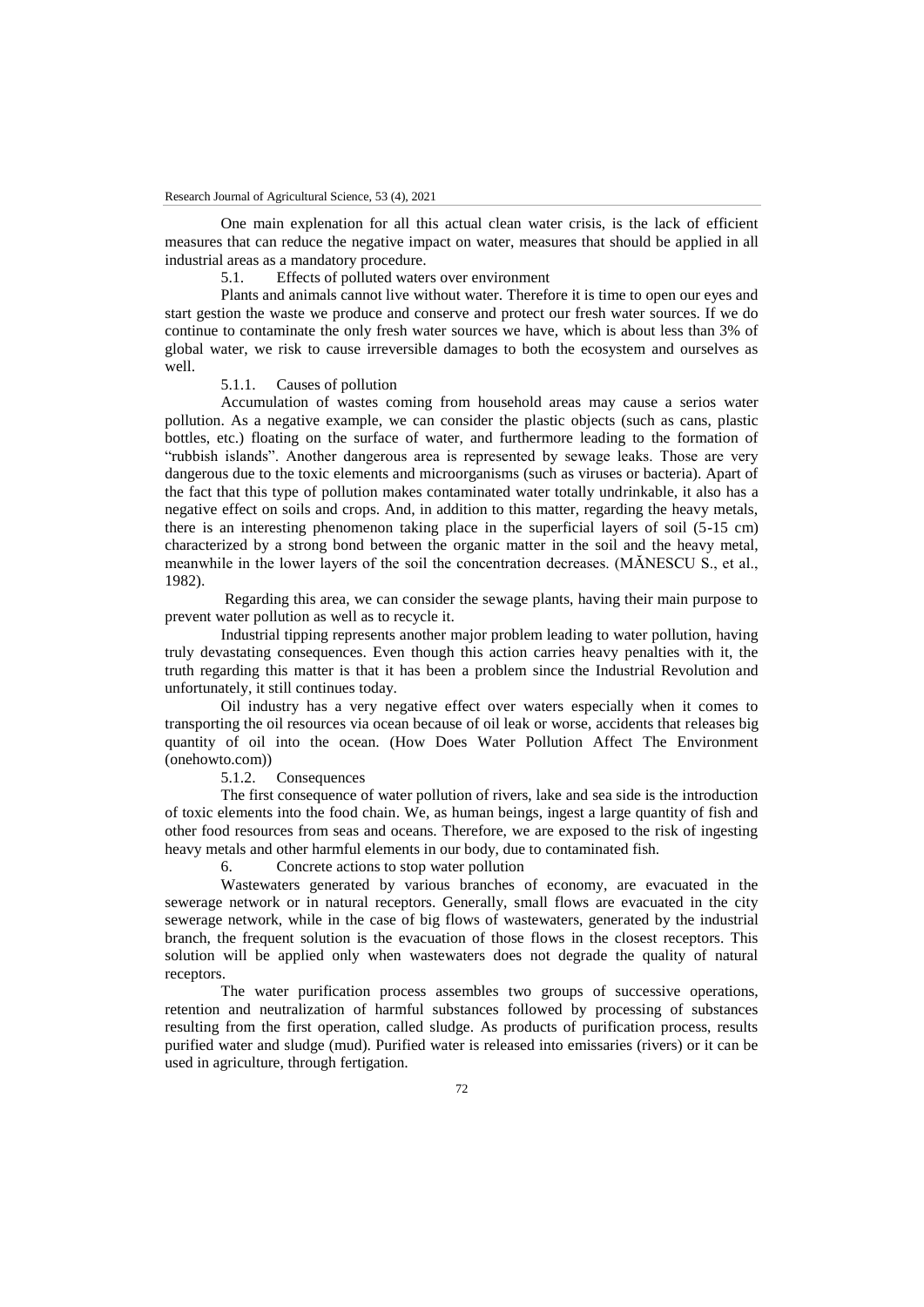### 6.1. Mechanical purification

It is based on physical processes of suspension matters separation. Construction and installations used for mechanical purification allow the retention of course (gross) matter, floating through grates and sieves, decantation of suspensions by gravitational sedimentation processes with aid of decanters and desanders, separation of fats and oils as well as uniformity of the flows and of the quality of the subjected water treatment.<br>6.2. Chemical purification

Chemical purification

It requires the use of chemical and physico-chemical processes to retain and neutralize the pollutants. This kind of purification can be applied in fine and colloidal matter separation through by prior coagulation with the help of chemical reagents, as well as the elimination of some dissolved pollutants.

6.3. Advanced purification

It is usually used in continuation of the first two stages of purification and it has a standard of water treatment (purification). Related to this treatment are the following processes: absorption, neutralization, flotation, extraction, distillation, freezing, foaming, ionic exchange, chemical oxidation, disinfection.

#### **BIBLIOGRAPHY**

- BERBECEA ADINA, RADULOV ISIDORA, NIŢA L, VOGYVOLGYI C, LAŢO ALINA, ŐKROS A, CRISTA F, LAŢO KI, 2014, The Quality Of Maros River Water In Romania Hungary Cross Border Area. Research Journal of Agricultural Science . 2014, Vol. 46 Issue 2, p3-13. 11p.
- BACALU-RUS SNEJANA, LAURA ŞMULEAC, A GHIMAN, CRISTINA TULBURE, 2021, Modern strategies for teaching environmental protection in High Schools, Research Journal of Agricultural Science, Vol 53 (2) Timișoara
- LATO A, I RADULOV, A BERBECEA, A NEACSU, I LATO, F CRISTA, L SMULEAC, M CORCHES, 2020, Green Vegetables As Potential Source Of Nitrates And Nitrites For The Human Organisms, Journal Of Environmental Protection And Ecology, Vol. 21 (5)
- MĂLĂESCU NICOLETA, ȘMULEAC LAURA, LAȚO ALINA, PAȘCALĂU RAUL, ȚIMBOTA OVIDIU, 2019, Study On The Groundwater Quality In Maru Commune, Caraş Severin County, Research Journal of Agricultural Science, Volumul 51, Numărul 2
- MĂNESCU S., H. DUMITRESCU, Z. BĂRDUŃĂ, M.L. DIACONESCU (1982), Chimia sanitară a mediului; Editura medicală – Bucureşti
- OROS NECHITA ADRIAN, LUCIAN R. FÂRCAL, ANCA CHEREJI, 2009, Pollution of soil and water with lead, zinc and cadmium in Copsa Mică Area, Bulletin UASVM Cluj Napoca, Cluj Napoca
- PAȘCALĂU R, S STANCIU, LAURA ȘMULEAC, A ȘMULEAC, C SĂLĂȘAN, ALINA-ANDREEA URLICĂ, M BAKLI, 2021, Teaching Climate Change In Class, A Must And A Challenge, Research Journal of Agricultural Science, Vol 53 (2) Timișoara

RADULESCU H. 2018, Prevenirea și controlul integrat al poluării, Timișoara;

- RADULOV ISIDORA, LATO ALINA, BERBECEA ADINA, LATO IAROSLAV, CRISTA FLORIN, 2016, Nitrate Pollution Of Water In Romania Serbia Cross – Border Area As A Consequece Of Agricultural Practices, [International Multidisciplinary Scientific GeoConference :](https://www.proquest.com/pubidlinkhandler/sng/pubtitle/International+Multidisciplinary+Scientific+GeoConference+:+SGEM/$N/1536338/OpenView/2014477141/$B/7CDCD7FA234E4B2APQ/1;jsessionid=505AA6AB5A1FC73E72E15615A03F4E7D.i-02a9601607185b214)  [SGEM;](https://www.proquest.com/pubidlinkhandler/sng/pubtitle/International+Multidisciplinary+Scientific+GeoConference+:+SGEM/$N/1536338/OpenView/2014477141/$B/7CDCD7FA234E4B2APQ/1;jsessionid=505AA6AB5A1FC73E72E15615A03F4E7D.i-02a9601607185b214) Sofia, Vol. 3, (2016).
- RANCU ANDREEA, LAURA ȘMULEAC, R PAȘCALĂU, 2020, Antropic impact on water quality in the lower Mures Basin, Research Journal of Agricultural Science, Vol 52 (3) Timisoara

ROBESCU D., STAMATOIU D., 1988, Bătălia pentru apa vie, Editura Ceres, București

ȘMULEAC LAURA, FLORIN IMBREA, IOANA CORODAN, ANIȘOARA IENCIU, ADRIAN ȘMULEAC, DAN MANEA, 2017, The influence of anthropic activity on Somes River water quality, AgroLife Scientific Journal, Vol 6, No 2